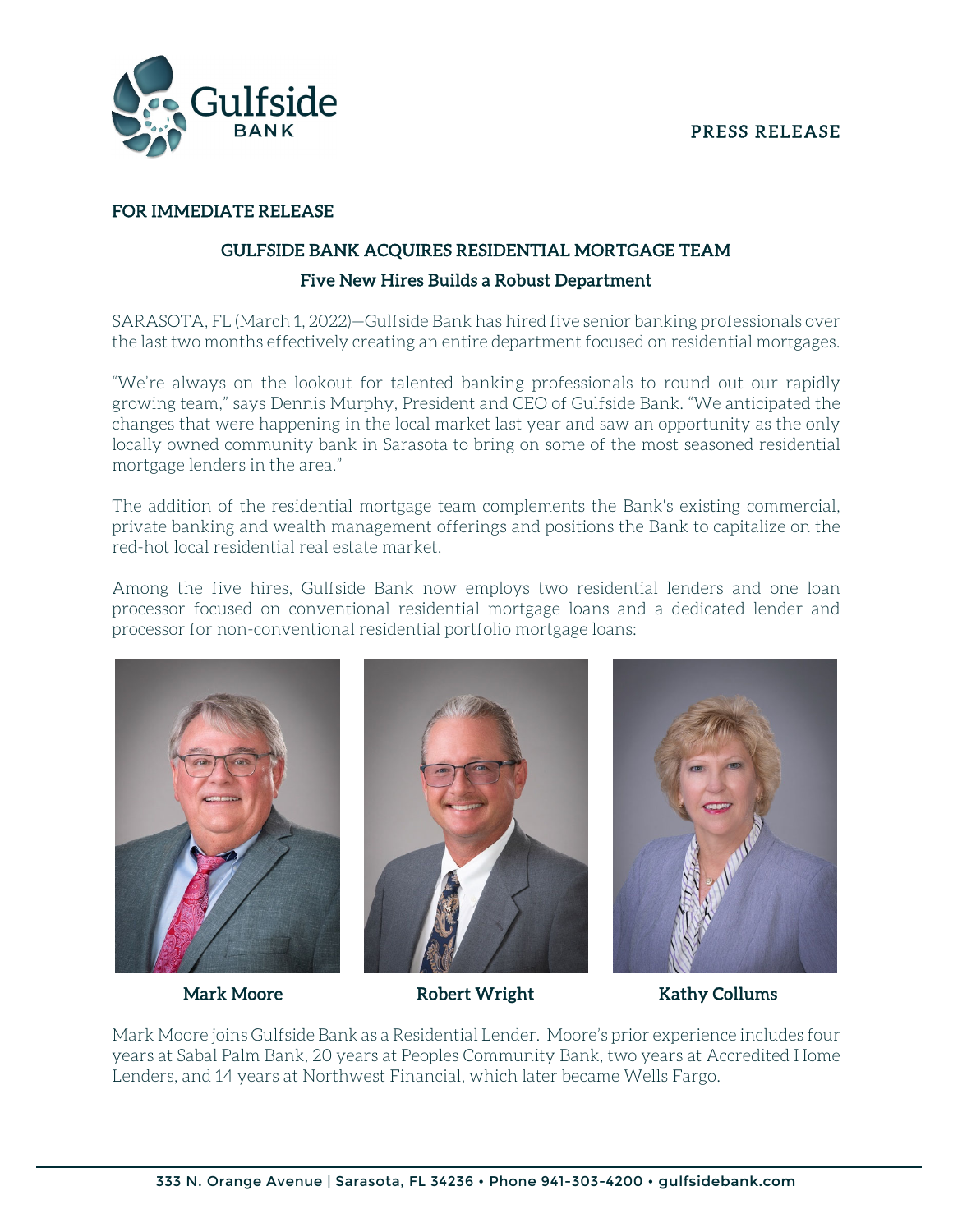



Mark grew up in Alabama and Louisiana before relocating to Florida from Texas in 2002 with Wells Fargo. A graduate from Louisiana Tech University, Mark is married, has a stepdaughter, and enjoys golfing and sailing when he's not working.

Robert Wright joins Gulfside Bank as a Residential Lender. Wright was a Residential Loan Specialist at Sabal Palm Bank. Before that he spent six years with Movement Mortgage, 13 years with Embrace Home Loans, and four years with Wells Fargo.

Robert was born in Tampa but relocated to Rhode Island in 1979 where he spent the majority of his career in banking. "I closed my first loan in 1993 and have helped more than 3,000 families buy a home or refinance their mortgage since," shares Wright.

Chris Blanchard joins Gulfside Bank as a Mortgage Loan Processor. Blanchard spent six years at Sabal Palm Bank as a Loan Assistant. Prior to that he was an Assistant Branch Manager at Cadence Bank. Blanchard has a total of 28 years in banking.

"I started working at a local community bank in high school," recalls Blanchard. "There was a job board with an opening for a part-time teller, and I went full-time after high school."

Chris was born and raised in Sarasota. He has a B.A. in Business Management from Eckerd College and a Master's degree from Webster College. Chris is married and enjoys traveling and working in his yard in his spare time.

 next four decades rose to the level of Senior Vice President. In 2006 Kathy was an original Kathy Collums joins Gulfside Bank as a Senior Vice President and Consumer Banking Director. At Gulfside, she will be responsible for oversight of the retail banking unit, including future branch expansion efforts, as well as origination of the Bank's non-conventional residential portfolio mortgage loans. Collums began her banking career in 1979 as a teller, and over the founder of Sabal Palm Bank and most recently served as the bank's Senior Vice President, City Executive.

"I am absolutely thrilled to join Gulfside Bank," says Collums. "I was born and raised in Sarasota, and I've spent my entire career in banking. It is truly and honor to be part of the only locallyowned community bank in Sarasota."

Kathy is married to Chuck Collums, and they have one son, Zachary. Interests include family, exercise, philanthropy, outdoor adventures, and sports. Kathy's husband has been a high school football official for many years and officiates college football for the Southern Conference, giving the Collums family ample opportunity to watch a lot of football!

 T. J. Pitzer joins Gulfside Bank as a Mortgage Loan Processor. For the last 11 years she served as the Loan Assistant to Kathy Collums at Sabal Palm Bank, and prior to that Pitzer amassed an additional 15 years of banking experience.